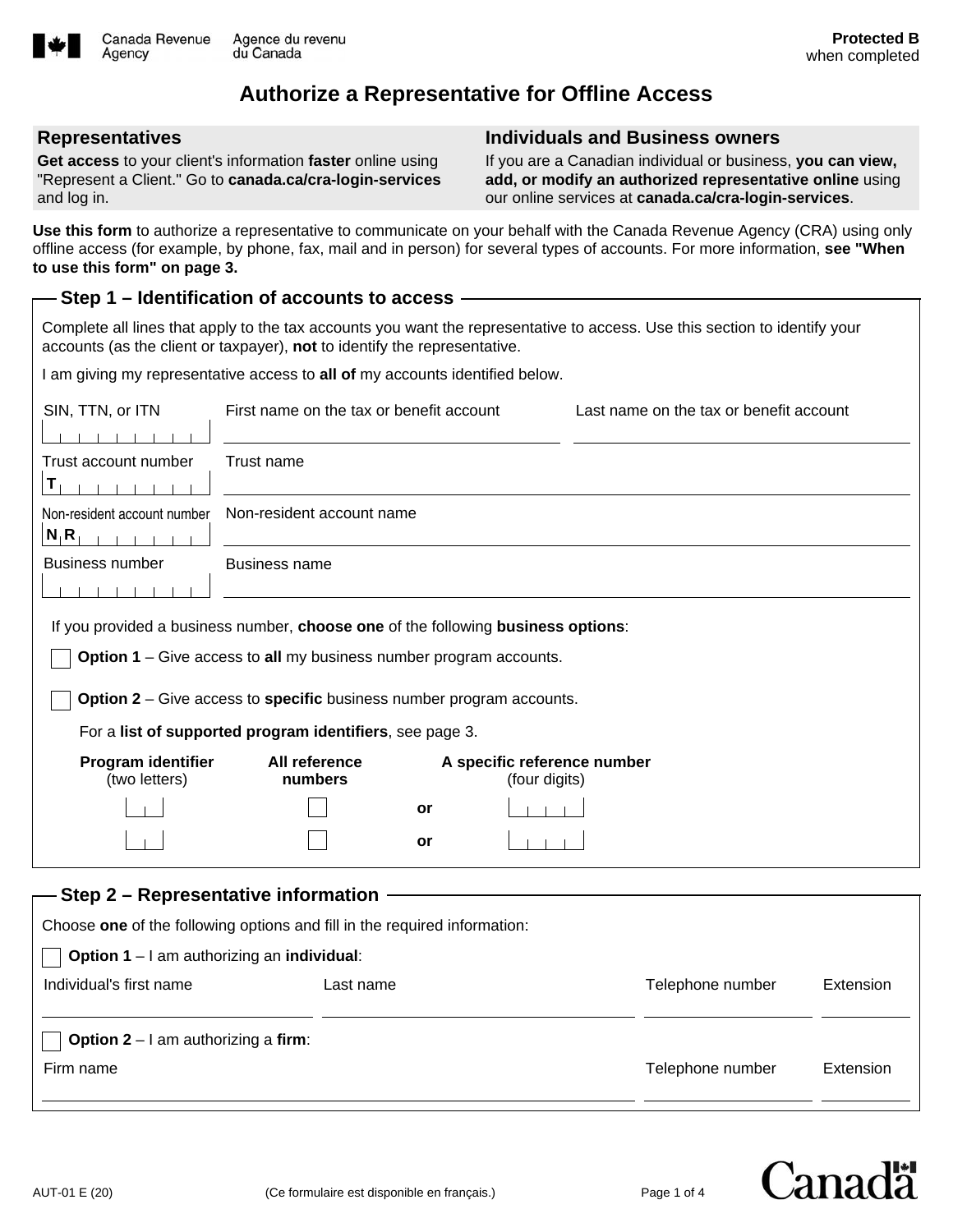| - Step 3 – Type of access <sub>:</sub>                                                                                                                                                                                                                                                                                                                                                                                                                                                                  | Protected B when completed |  |  |  |  |  |
|---------------------------------------------------------------------------------------------------------------------------------------------------------------------------------------------------------------------------------------------------------------------------------------------------------------------------------------------------------------------------------------------------------------------------------------------------------------------------------------------------------|----------------------------|--|--|--|--|--|
| Check only one of the following options:                                                                                                                                                                                                                                                                                                                                                                                                                                                                |                            |  |  |  |  |  |
| Option 1 - Only allow access to information.                                                                                                                                                                                                                                                                                                                                                                                                                                                            |                            |  |  |  |  |  |
| We can disclose information on your account to your representative. Your representative can also make payment                                                                                                                                                                                                                                                                                                                                                                                           |                            |  |  |  |  |  |
| arrangements for you.                                                                                                                                                                                                                                                                                                                                                                                                                                                                                   |                            |  |  |  |  |  |
| Option 2 - Allow access to information and most changes.                                                                                                                                                                                                                                                                                                                                                                                                                                                |                            |  |  |  |  |  |
| We can disclose information on your account to your representative. Your representative can also request to make some<br>changes on your account. For a list of things your representative will not be able to update, see page 3.                                                                                                                                                                                                                                                                      |                            |  |  |  |  |  |
| - Step 4 – Authorization expiry date -                                                                                                                                                                                                                                                                                                                                                                                                                                                                  |                            |  |  |  |  |  |
| If you want this authorization to expire, enter an expiry date.                                                                                                                                                                                                                                                                                                                                                                                                                                         |                            |  |  |  |  |  |
| Expiry date (YYYYMMDD):<br>(Optional)                                                                                                                                                                                                                                                                                                                                                                                                                                                                   |                            |  |  |  |  |  |
| Note: If there is no expiry date, a representative's authorization continues until it is changed, cancelled, or cancelled by an<br>executor of an estate. It is not automatically cancelled after death.                                                                                                                                                                                                                                                                                                |                            |  |  |  |  |  |
| - Step 5 – Certification                                                                                                                                                                                                                                                                                                                                                                                                                                                                                |                            |  |  |  |  |  |
| You must have signing authority for the individual, trust, or business in order to sign this form. Forms that cannot be<br>processed will be returned to the individual or business. We may contact you to confirm the information you have given.                                                                                                                                                                                                                                                      |                            |  |  |  |  |  |
| Choose the appropriate option (for an individual, trust, business or non-resident account):                                                                                                                                                                                                                                                                                                                                                                                                             |                            |  |  |  |  |  |
| I am the:<br>taxpayer                                                                                                                                                                                                                                                                                                                                                                                                                                                                                   |                            |  |  |  |  |  |
| administrator, executor, liquidator, power of attorney, trustee, or legal guardian<br>or parent of a taxpayer under the age of 16                                                                                                                                                                                                                                                                                                                                                                       |                            |  |  |  |  |  |
| Choose the appropriate option (for a <b>business</b> ):                                                                                                                                                                                                                                                                                                                                                                                                                                                 |                            |  |  |  |  |  |
| I am the:<br>owner                                                                                                                                                                                                                                                                                                                                                                                                                                                                                      |                            |  |  |  |  |  |
| corporate director, corporate officer, individual with delegated authority, officer of a non-profit<br>organization, partner of a partnership, or trustee of a trust                                                                                                                                                                                                                                                                                                                                    |                            |  |  |  |  |  |
| This form will not be processed if your name does not match the one in our records. To avoid processing delays, verify that<br>we have complete and valid information on file for you before signing this form.                                                                                                                                                                                                                                                                                         |                            |  |  |  |  |  |
| First name<br>Last name                                                                                                                                                                                                                                                                                                                                                                                                                                                                                 | Telephone number           |  |  |  |  |  |
| I certify that the information given on this form is correct and complete.                                                                                                                                                                                                                                                                                                                                                                                                                              |                            |  |  |  |  |  |
| Signature:                                                                                                                                                                                                                                                                                                                                                                                                                                                                                              | Date (YYYYMMDD):           |  |  |  |  |  |
| Mailing address (if you are signing this form on behalf of an individual or trust)                                                                                                                                                                                                                                                                                                                                                                                                                      | City                       |  |  |  |  |  |
| Province, territory, or state<br>Country                                                                                                                                                                                                                                                                                                                                                                                                                                                                | Postal or ZIP code         |  |  |  |  |  |
| Once completed, send this form to your tax centre within six months of the date it was signed or it will not be processed.<br>For more information, see page 4.                                                                                                                                                                                                                                                                                                                                         |                            |  |  |  |  |  |
| Personal information (including the SIN) is collected for the purposes of the administration or enforcement of the Income Tax Act, the Excise Tax Act, the Tax<br>Administration Act, and related programs and activities including administering tax, benefits, audit, compliance, and collection. The information collected may be<br>used or disclosed for purposes of other federal acts that provide for the imposition and collection of a tax or duty. It may also be disclosed to other federal |                            |  |  |  |  |  |

or other federal acts that provide for the imposition and collection of a tax or duty. It may provincial, territorial or foreign government institutions to the extent authorized by law. Failure to provide this information may result in interest payable, penalties or other actions. Under the Privacy Act, individuals have the right to access their personal information, request correction, or file a complaint to the Privacy Commissioner of Canada regarding the handling of the individual's personal information. Refer to Personal Information Bank CRA PPU 005, CRA PPU 015, CRA PPU 047, CRA PPU 063, CRA PPU 094, CRA PPU 140, CRA PPU 178, CRA PPU 218, and CRA PPU 223 on Info Source at **canada.ca/cra-info-source**.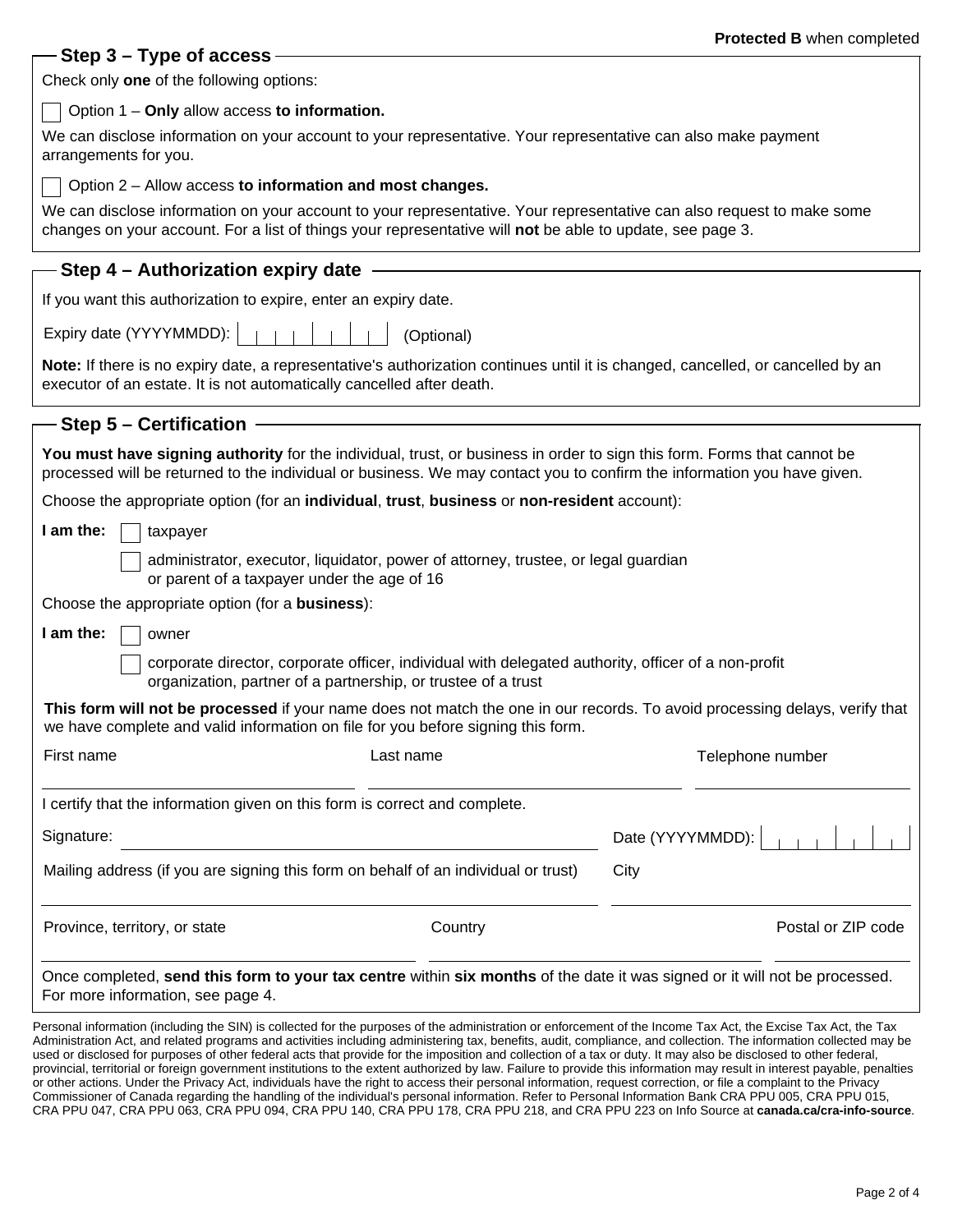### **When to use this form**

The Canada Revenue Agency (CRA) needs your permission to deal with a representative.

**Use this form to** give a representative offline access (for example, by phone, fax, mail and in person) to one or more of the following accounts:

- **•** individual tax and benefit account
- **•** trust account
- **•** non-resident account
- **•** business number program account

This form does **not** allow your representative to use **online** service options such as EFILE and Represent a Client. If your representative wants to submit documents electronically, do not use this form. Instead you or your representative must use one of the online services to authorize your representative. For more information go to, **canada.ca/taxes-representative -authorization**.

**Do not use** this form to authorize a third party to act on your behalf for tax ruling or interpretation requests. For more information, see Income Tax Information Circular IC70-6R9, Advance Income Tax Rulings and Technical Interpretations, or GST/HST Memorandum 1.4, Excise and GST/HST Rulings and Interpretations Service.

**Do not use** this form **if both** of the following apply:

- **•** You are a selected listed financial institution (SLFI) for goods and services tax/harmonized sales tax (GST/HST) purposes, or Quebec sales tax (QST) purposes, or both
- **•** You have a GST/HST (RT) program account that includes QST information

Instead, use form RC7259, Business Consent for Certain Selected Listed Financial Institutions. For more information, including the definition of an SLFI for GST/HST **and** QST purposes, go to **canada.ca/gst-hst-financial-institutions**.

**Only** complete a new form if there are changes.

### **Your responsibilities**

You should have a list of people with **proper authority** for you or your business. If your list changes, you need to let us know right away. Send us official documents about the change so our records on you or your business are up to date. Other responsibilities include:

- making sure that the list of people with proper authority to sign this form is up to date in our files
- keeping representative information up to date
- monitoring and understanding what your representative is doing on your behalf for you or your business
- reviewing services to which your representative has access
- deciding if your representative should continue to represent you or your business

To see the type of access your representative has, go to **canada.ca/cra-login-services.** We may add new services that your representative can access with your consent.

### **Delegated authority**

To authorize a delegated authority, see the online services:

- **•** My Business Account at **canada.ca/my-cra-business-account**
- **•** Represent a Client at **canada.ca/taxes-representatives**

### **Business number program accounts**

A program account number has three parts:

- **•** a nine-digit **business number** (BN) to identify the business
- **•** a two-letter **program identifier** to identify the program type
- **•** a four-digit **reference number** to identify each account a business has within a program type

## **List of supported program identifiers**

You can use **only** the following program identifiers on this form:

- **•** CT fuel charge
- **•** RC corporation income tax
- **•** RD excise duty
- **•** RE excise tax
- **•** RG air travellers security charge
- **•** RM import/export (no online access available)
- **•** RN excise tax on insurance premiums
- **•** RP payroll deductions
- **•** RR registered charities
- **•** RT goods and services tax/harmonized sales tax (GST/HST)
- **•** RZ information returns: T5, T5007, T5008, T5013, T5018, TFSA, Shelter Allowance for Elderly Renters (SAFER), T2202 – Tuition and Enrolment Certificate, RRSP contribution receipts, RRSP and RRIF nonqualified investments, Pooled Registered Pension Plan (PRPP), Part XVIII – International Exchange of Information on Financial Accounts, Part XIX – International Exchange of Information on Financial **Accounts**
- **•** SL softwood lumber products export charge

# **Types of access**

Your representative **will not be allowed** to update any of the following:

For individuals and trusts:

- **•** address
- **•** marital status
- **•** direct deposit information
- **•** other representatives
- **•** pre-authorized debit agreement

For businesses and non-residents:

- **•** direct deposit information
- **•** other representatives